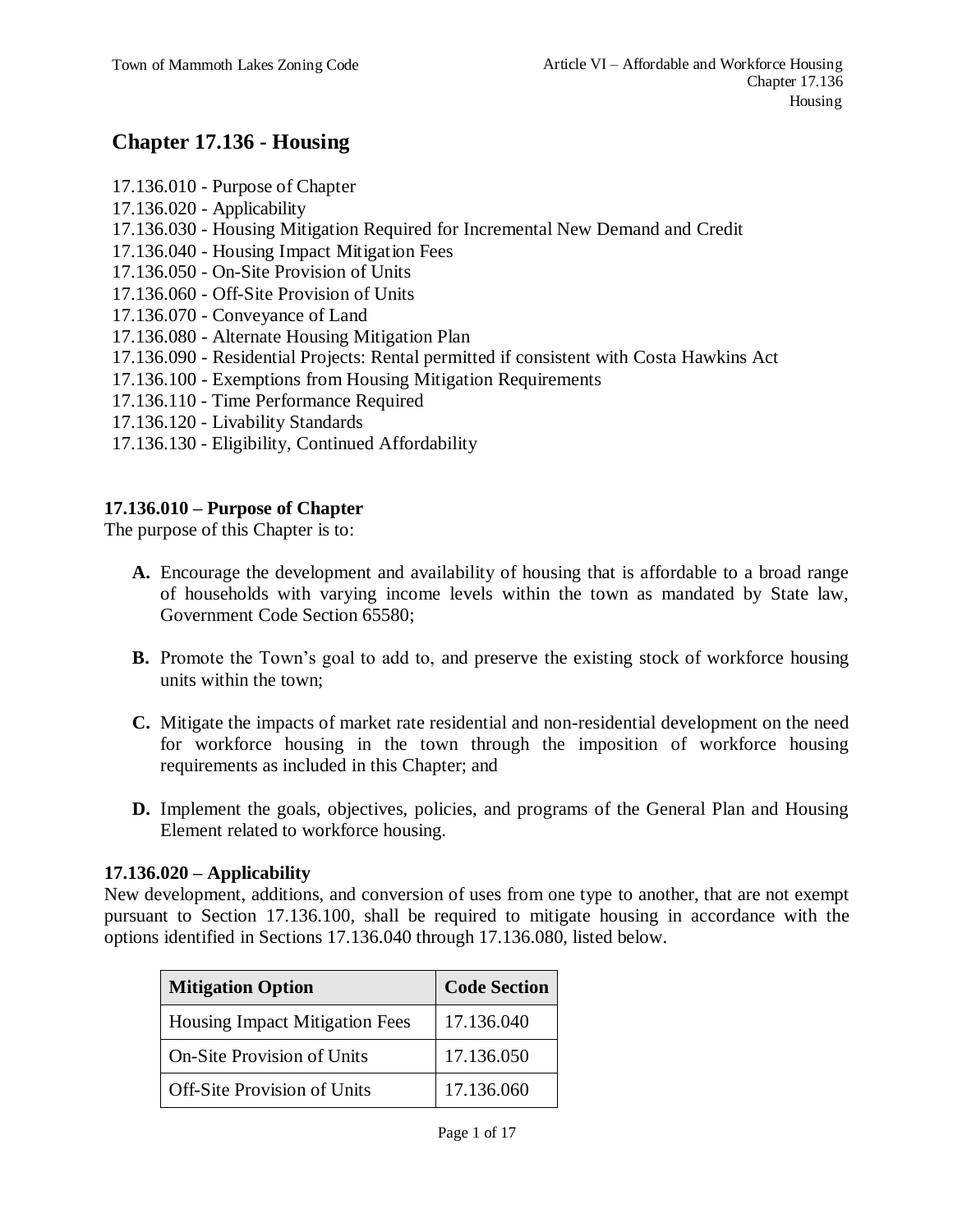| Conveyance of Land                             | 17.136.070 |
|------------------------------------------------|------------|
| Alternate Housing Mitigation Plan   17.136.080 |            |

#### **17.136.030 – Housing Mitigation Required for Incremental New Demand and Credit**

**A. Mitigation Required for Incremental New Demand.** Where a project would replace existing residential, lodging, or non-residential uses on the project site, the project shall only be required to mitigate the incremental new demand of the proposed project (such as an increase in gross commercial or industrial square footage, the net increase in the number of lodging rooms, or the net increase in the number of market rate housing units).

#### **B. Housing Mitigation Credit.**

- 1. Credit for existing uses shall be calculated based on the housing impact mitigation fee(s) applicable to the existing use(s) at the time of submittal of a complete building permit application for reconstruction, replacement, or new construction to which some or all of the credit will be applied.
- 2. Credit for the provision of housing mitigation above that required by this Chapter shall be determined by the Director.
- 3. Under previous housing mitigation requirements, housing credits have been calculated based on Full Time Equivalent Employees (FTEEs) and/or Employee Housing Units (EHUs). One FTEE is a full time year round employee. One EHU equals one bedroom and is calculated as fifty eight and one half percent (58.5%) of an FTEE. FTEE and EHU credits may be applied to mitigation requirements identified herein.
- 4. Unused credits may be sold or transferred to other properties on which a workforce housing obligation is required under this Chapter.

#### **17.136.040 – Housing Impact Mitigation Fees**

- **A. Fee Established.** The housing impact mitigation fee ("housing fee") applicable to each use shall be established by resolution of the Council, in accordance with the provisions of Subsection 17.136.040.G.
- **B. Director Determination of Category.** The Director shall determine the appropriate category for the development, and shall calculate the amount of the housing fee based on the adopted fee schedule, based on the provisions herein.
- **C. Housing Fee Calculations.** Housing fees shall be calculated as follows:
	- 1. New residential developments:

*Housing fee = (number of new units) X (applicable housing fee for new use)*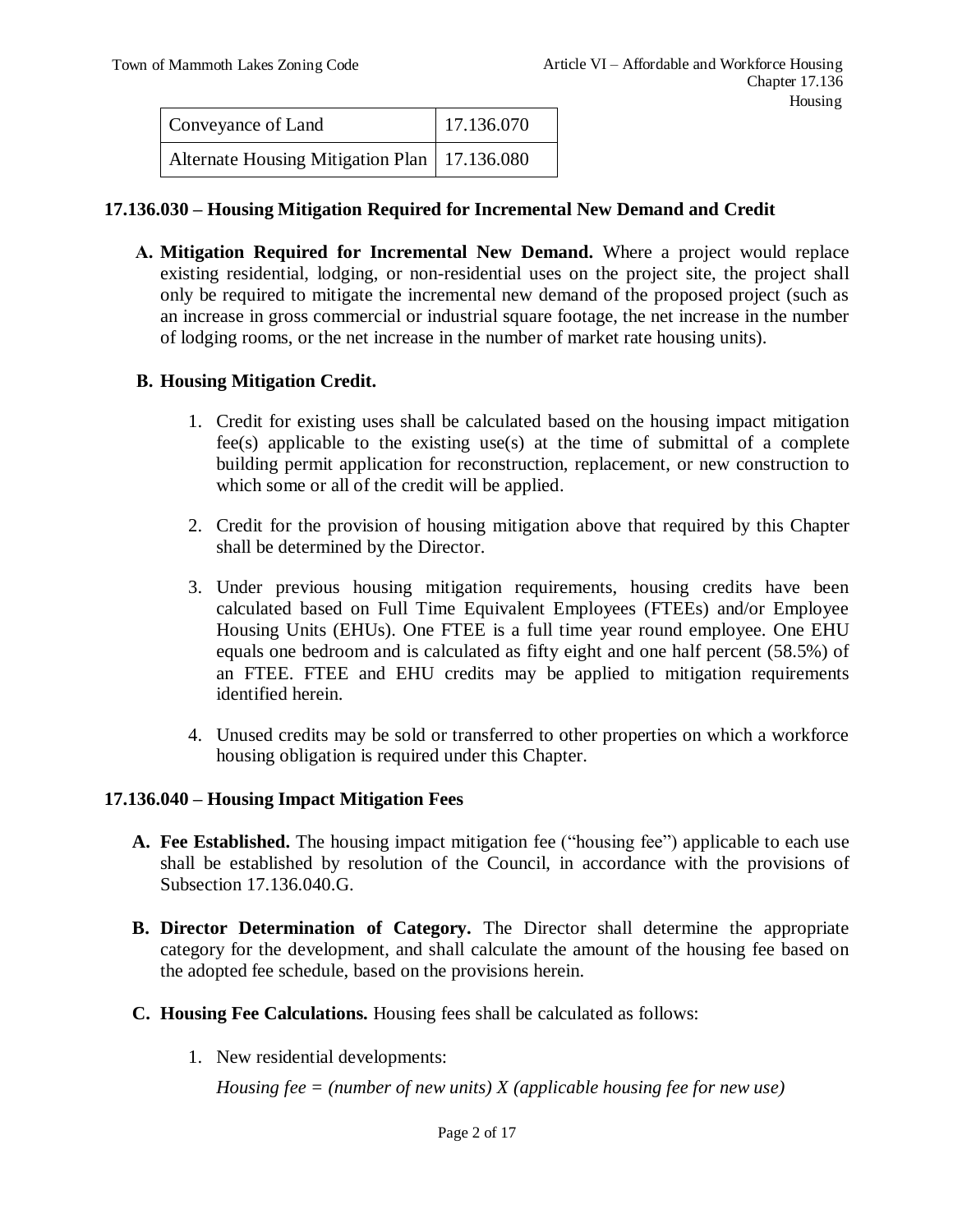2. New lodging developments:

*Housing fee = (number of new rooms) X (applicable housing fee for new use)*

3. Non-residential developments that include new construction or addition to existing non-residential space:

*Housing fee = (gross square feet of new non-residential space) X (applicable fee by type of use)*

4. Conversion of one non-residential use, without addition of new space, to another non-residential use:

*Housing fee = [(gross square feet) X (applicable housing fee for new use)] – [(gross square feet) X (applicable housing fee for prior use)]*

5. Conversion from a residential use to a non-residential use:

*Housing fee = [(gross square feet of new non-residential use) X (applicable housing fee)] – [(number of prior residential units) X (applicable housing fee)]*

6. Conversion from a lodging use to a non-residential use:

*Housing fee = [(gross square feet of new non-residential use) X (applicable housing fee]) – [(number of prior lodging rooms) X (applicable housing fee)]*

- **D. Individualized Use Determination for Housing Fees.** The land use category for a development shall be determined by the Director based on an individualized determination only if:
	- 1. The adopted fee schedule so specifies; or
	- 2. The Director determines that insufficient generalized information is available to permit a determination that the use falls within one of the specified use categories.
	- 3. Any application for a non-residential project where an individualized fee determination is required pursuant to this Section shall be accompanied by information sufficient to enable the Director to make a determination of employee generation or density. The determination of employee generation or density shall be based on: data concerning anticipated employee generation or density for the project submitted by the applicant; employment surveys or other research on similar uses submitted by the applicant or independently researched by the Director; or any other data or information the Director determines relevant. Based on the evidence submitted, the Director shall determine the most similar land use category, or shall establish a mixed fee, as appropriate.
- **E. Appeal.** An applicant may appeal the Director's fee determination to the Commission according to provisions of Chapter 17.104 (Appeals) of the Municipal Code.
- **F. Refund or Rebate of Housing Fees Based on Conversion of Use.** No refund or rebate of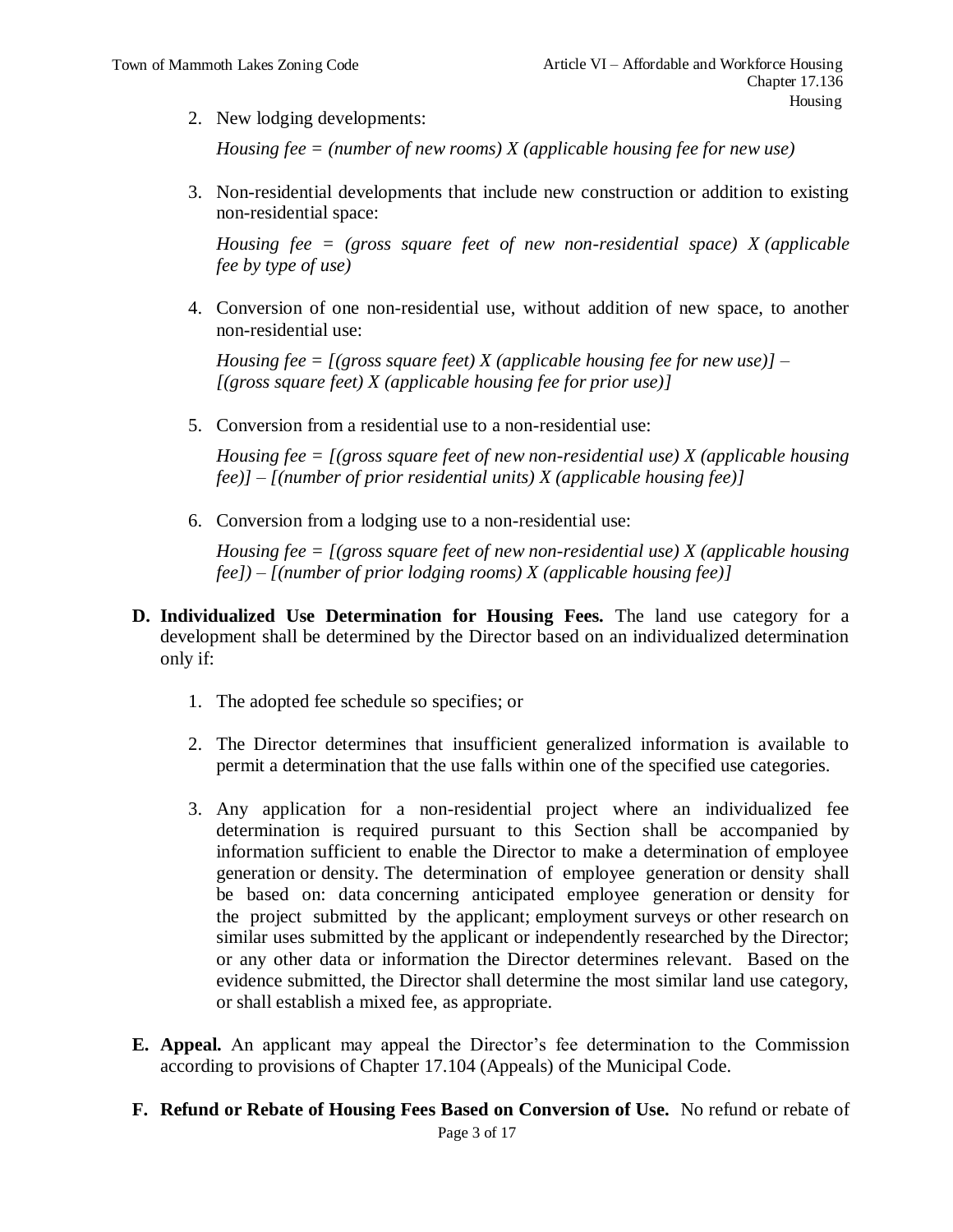housing fees previously paid shall be made in the case of conversion from one use with a higher housing fee to one with a lesser housing fee, or conversion from a non-exempt to an exempt use.

#### **G. Housing Fees Established.**

- 1. **Established by Council Resolution.** All housing fees shall be established by resolution of the Town Council.
- 2. **Methodology.** Housing fees shall not exceed the cost of mitigating the impact of market-rate residential and non-residential projects on the need for workforce housing in the town, based on an approved nexus study. Housing fees shall be established per unit for for-sale transient and non-transient residential uses; per room for lodging uses; and per gross square foot for non-residential uses (office, retail, restaurant, and industrial) and residential additions.
- 3. **Review and Update.** The Town Council shall periodically review the housing fees for various land uses including residential, lodging and non-residential developments and adjust the fees by resolution. At a minimum the housing fees shall be reviewed and, if appropriate, revised at the time of each Housing Element update. The Town Manager shall prepare a recommendation to the Council for such fee revision.
- 4. **Use of Housing Fees.** Fees collected pursuant to this Chapter shall be placed in a separate fund of the Town and shall be used only for the purposes of planning for, administering, subsidizing, or developing workforce housing within the Town limits. The Council may set specific direction, consistent with this Subsection, for use of these funds through the Council resolution establishing the fees.

#### **17.136.050 – On-Site Provision of Units**

- **A. Applicable to Residential Developments.** Transient and non-transient residential ownership developments including condominiums, fractional ownership, residential ownership components of mixed-use projects, and single family or other subdivisions may propose to provide on-site unit(s) to satisfy the housing mitigation requirement for the development. The cost to the developer of such on-site unit(s) shall not be required to exceed the amount of the applicable housing fee pursuant to Section 17.136.040, and calculated as outlined in Subsection 17.136.050.B.5, below.
- **B.** On-Site Unit Requirements. The on-site unit(s) required to satisfy housing mitigation for a particular residential ownership development shall comply with the following:
	- 1. The affordability level(s) of the unit(s) (stated as a proportion of Area Median Income (AMI)) shall comply with those established by Council resolution, which shall be periodically reviewed and updated.
	- 2. Such units shall be for-sale units, unless the builder/developer chooses the rental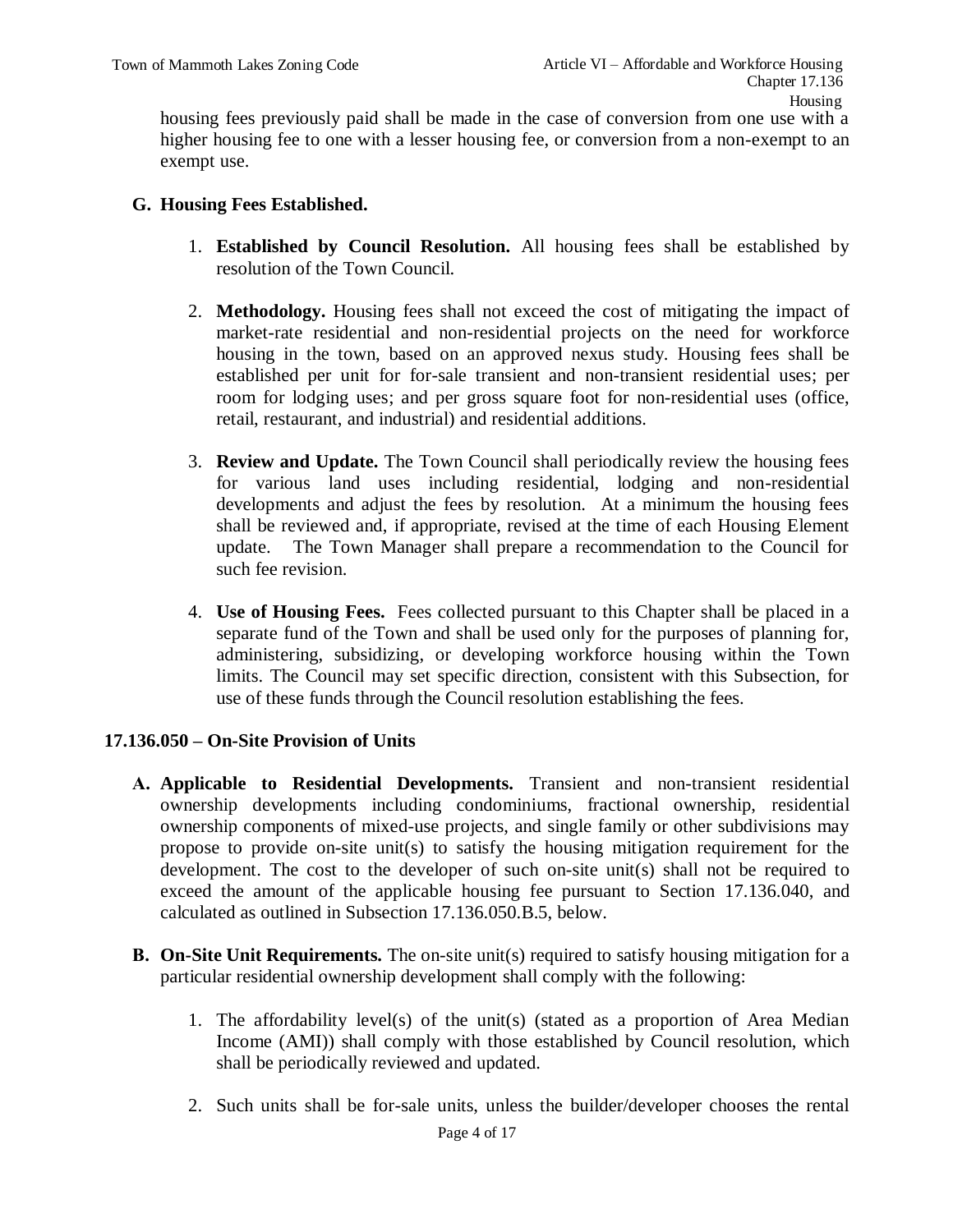alternative specified in Section 17.136.090 of this Chapter.

- 3. The proposed on-site units shall meet or exceed the livability and design standards described in Section 17.136.120 unless a waiver or modification to those standards has been approved by the Town.
- 4. If the total cost to the developer to mitigate on-site would result in a fraction of a dwelling unit, the proportionate share of the housing fee described in Section 17.136.040 shall be paid for the fraction.
- 5. If the total cost to the developer to mitigate on-site exceeds the amount of the applicable housing fee pursuant to Section 17.136.040, the developer shall be assigned housing mitigation credit for the additional cost consistent with Section 17.136.030.B. and according to the following:

*Total cost to developer (for-sale unit) = Total cost of construction of on-site unit(s) less unit(s) sales price(s) at target AMI level(s).*

*Total cost to developer (rental unit) = Total cost of construction of on-site unit(s) less net present value(s) of rents at target AMI level(s) over 30 years based on a documented cap rate.*

*Total cost of construction includes land cost, direct costs (e.g., labor and materials), indirect or "soft" costs (e.g., architecture, entitlement, marketing, etc.) specifically associated with the on-site mitigation unit(s).*

The calculation of total cost shall include only those costs for meeting Workforce Housing Amenity and Design Standards. The developer shall provide a pro-forma document of those costs.

- **C. Application Requirements.** If on-site mitigation housing is proposed, the applicant shall provide the following information for Town review, prior to project approval:
	- 1. Identification of the location within the project of the mitigation unit(s).
	- 2. A description and floor plan of the proposed unit(s) including habitable square footage, number of bedrooms, living areas, and proposed resident amenities. Such information shall be provided in sufficient detail so as to permit an evaluation of the units' conformance with the livability and design criteria set forth in Section 17.136.120.
	- 3. The proposed timeframe for development of the mitigation unit(s), including number of units to be provided within each phase of multi-phase projects.
	- 4. The proposed sales price, or rental price if applicable (refer to Section 17.136.090), and calculation method or basis for establishing such price).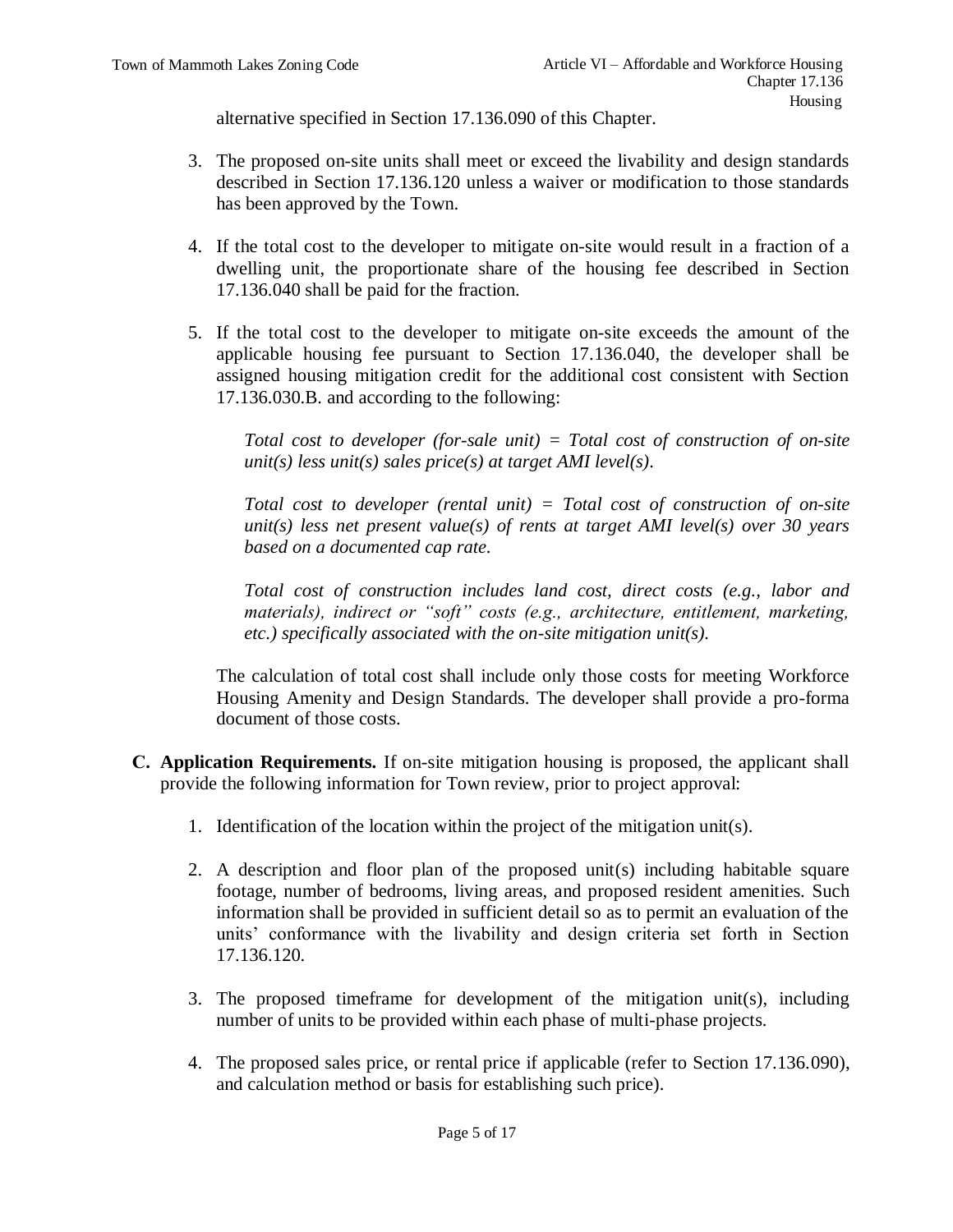- 5. Documentation demonstrating the cost to the developer of the provision of the onsite unit(s) through a standard pro forma statement.
- **D. Calculation of Project Density.** On-site housing units provided pursuant to this Section shall not count towards the calculation of total project density (i.e., rooms per acre or units per acre) if all of the following conditions apply:
	- 1. The project fully satisfies its housing mitigation requirements on-site by providing on-site housing units consistent with the target AMI established by Council resolution;
	- 2. The project is located in the Downtown, Old Mammoth Road, Mixed Lodging/Residential, or Residential Multi-Family 2 zones, or in an area subject to a specific plan or master plan that permits such an exclusion;
	- 3. The applicable Floor Area Ratio (FAR) limit is not exceeded;
	- 4. The project has not applied for or received a State housing density bonus pursuant to Chapter 17.140; and
	- 5. Findings can be made in conjunction with project approval that the total project density or intensity, considering all uses, would meet all applicable design and development standards of the Municipal Code, would not result in significant and unavoidable environmental impacts, and would be compatible with surrounding uses.

In all other cases, total project density, inclusive of provided on-site housing units, shall not exceed the maximum density for the zone in which the project is located, except as permitted by the provisions of Chapter 17.140 (Affordable Housing Density Bonuses and Incentives).

Pursuant to General Plan Policy L.2.D and Housing Element Action H.1.C.1, for housing development projects where all units are deed restricted for workforce housing, a density bonus may be granted in addition to any State housing density bonus pursuant to Chapter 17.140, up to a combined bonus of twice the density identified for the designation in which the project is located. The findings identified in Subsection D.4, above, shall be made by the Review Authority prior to granting a density bonus pursuant to this Subsection.

#### **17.136.060 – Off-Site Provision of Units**

**A. Off-Site Housing.** Off-site housing units may be proposed within the Town limits to satisfy the housing mitigation requirement for the development. Off-site housing units may include any combination of new dwelling units, new dwelling units created in existing structures, or acquisition and conversion of existing market-rate to below market rate (BMR) units. The cost to the developer of such off-site unit(s), including acquisition and rehabilitation, shall not be required to exceed the amount of the applicable housing fee pursuant to Section 17.136.040, and calculated as outlined in Subsection 17.136.060.B.6, below.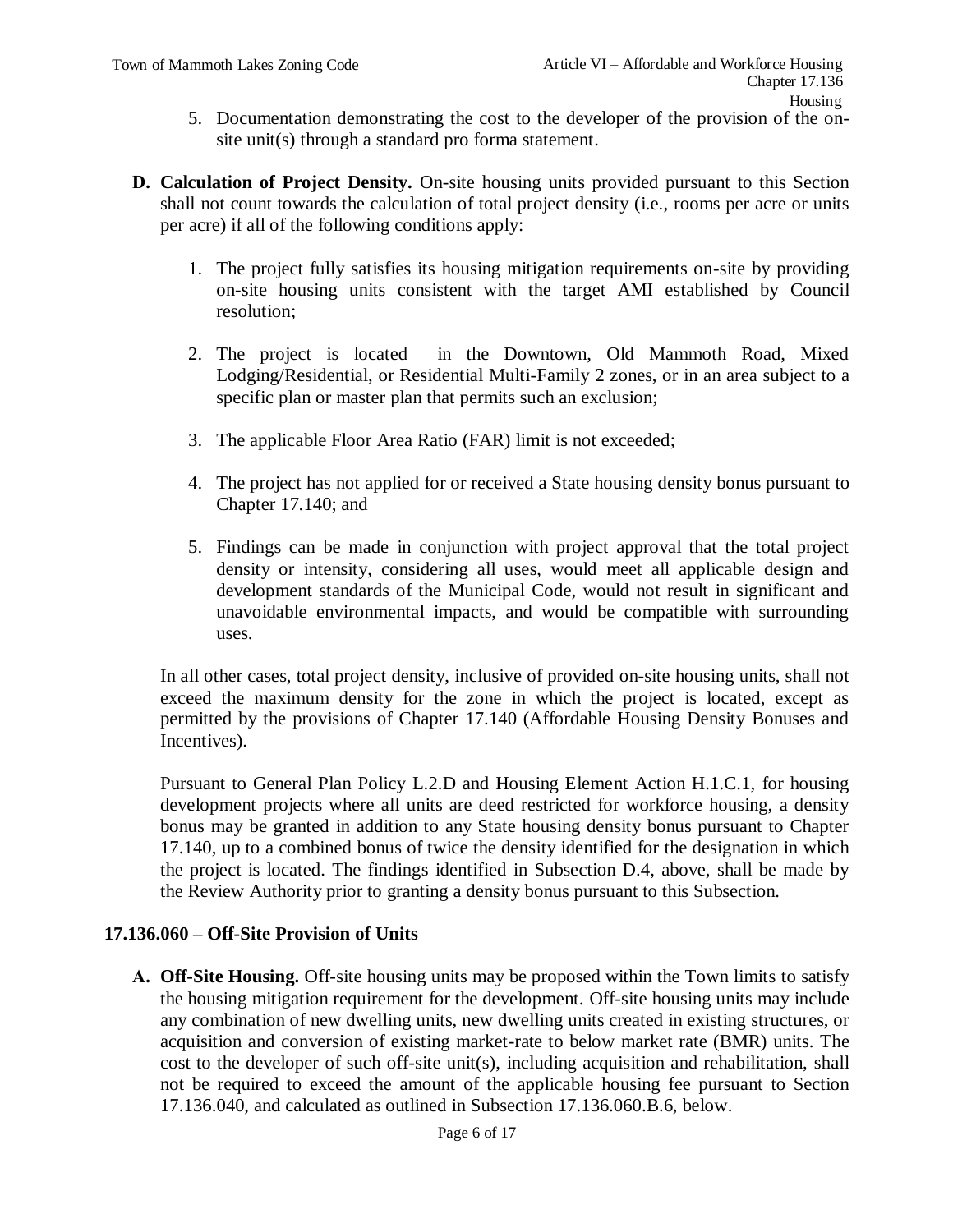- **B. Off-Site Unit Requirements.** The off-site unit(s) required to satisfy housing mitigation for a particular development shall comply with the following:
	- 1. For new construction of off-site units, such units shall be within the Downtown, Old Mammoth Road, Mixed Lodging and Residential, Residential Multi-Family 2, Resort, or Specific Plan Zones.
	- 2. Units acquired shall not be currently serving as long-term (i.e., non- transient) rental units.
	- 3. The affordability level(s) of the unit(s) (stated as a proportion of Area Median Income (AMI)) shall comply with those established by Council resolution, which shall be periodically reviewed and updated.
	- 4. The proposed off-site units shall meet or exceed the livability and design standards described in Section 17.136.120 to the extent feasible, unless a waiver or modification to those standards has been approved by the Town.
	- 5. If the total cost to the developer to mitigate off-site would result in a fraction of a dwelling unit, the proportionate share of the housing fee described in Section 17.136.040 shall be paid for the fraction.
	- 6. If the total cost to the developer to mitigate off-site exceeds the amount of the applicable housing fee pursuant to Section 17.136.040, the developer shall be assigned housing mitigation credit for the additional cost consistent with Section 17.136.030.B. and according to the following:

*Construction of New Off-Site Units*

*Total cost to developer (for-sale unit) = Total cost of construction of off-site unit(s) less unit(s) sales price(s) at target AMI level(s).*

*Total cost to developer (rental unit) = Total cost of construction of off-site unit(s) less net present value(s) of rents at target AMI level(s) over 30 years based on a documented cap rate.*

*Total cost of construction includes land cost, direct costs (e.g., labor and materials), indirect or "soft" costs (e.g., architecture, entitlement, marketing, etc.) specifically associated with the off-site mitigation unit(s).*

The calculation of total cost shall include only those costs for meeting Workforce Housing Amenity and Design Standards. The developer shall provide a pro-forma document of those costs

# *Acquisition and Rehabilitation of Existing Off-Site Units*

*Total cost to developer (existing for-sale unit) = Total cost of acquisition and*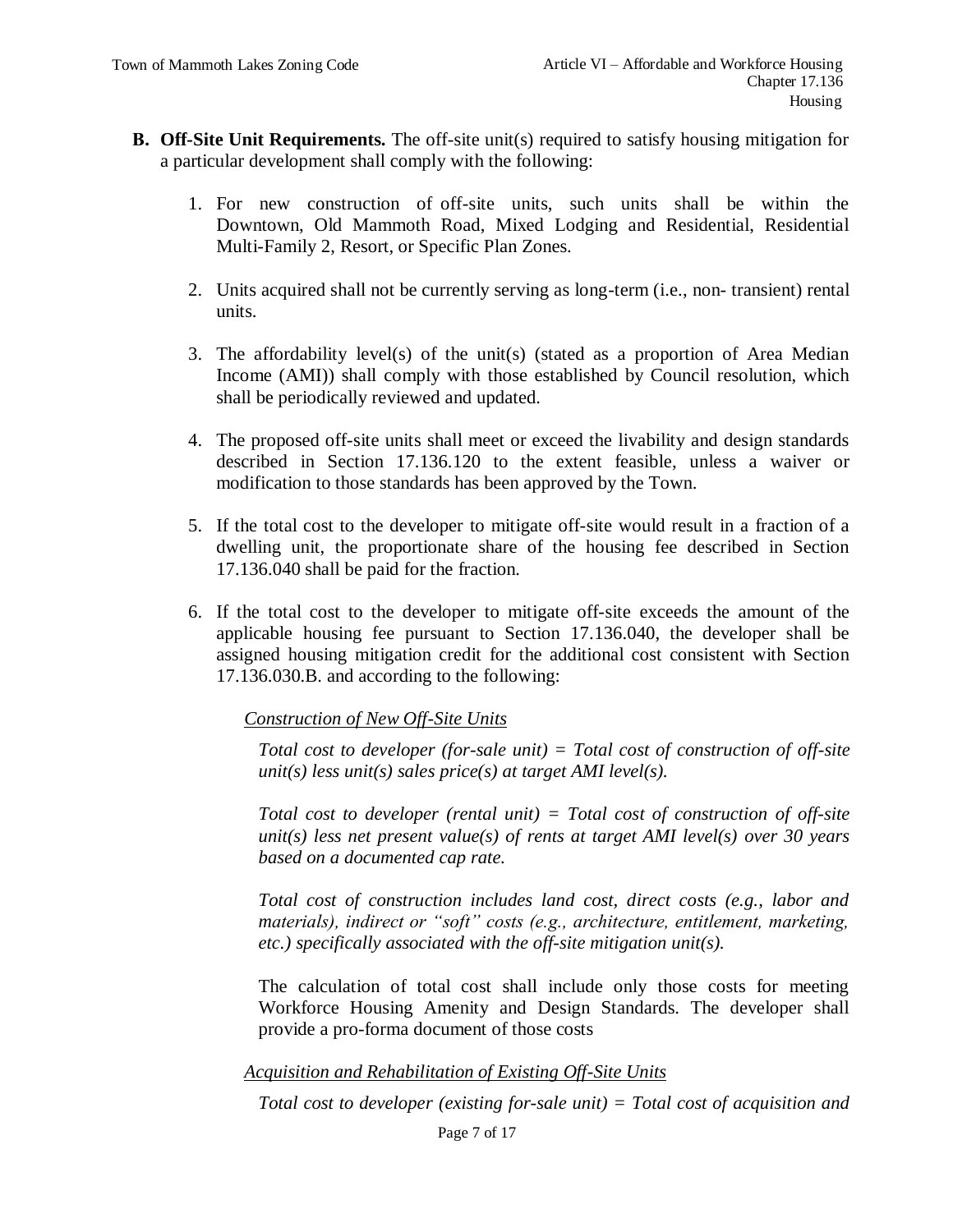*Total cost to developer (existing rental unit) = Total cost of acquisition and rehabilitation of off-site unit(s) less rental unit(s) net present value(s) of rents at target AMI level(s) over 30 years based on a documented cap rate.*

*Total cost of acquisition and rehabilitation includes purchase price, direct costs (e.g., labor and materials), indirect or "soft" costs (e.g., architecture, permits, marketing, etc.) specifically associated with the off-site mitigation unit(s).*

- 6. If the off-site housing units will not be constructed or otherwise secured concurrently with the market-rate units, the builder shall propose the security to be provided to the Town to ensure the timely construction or acquisition of said units, including evidence of ownership, control or other legally-binding commitment to required sites, and evidence that funding has been secured for the off-site units. Such security shall be provided prior to issuance of any certificates of occupancy for the market-rate units.
- **C. Application Requirements**. If off-site mitigation housing is proposed, the applicant shall provide the following information for Town review, prior to project approval:
	- 1. Identification of the location(s) of the mitigation unit(s).
	- 2. A description and floor plan of the proposed unit(s) including habitable square footage, number of bedrooms, living areas, and proposed resident amenities. Such information shall be provided in sufficient detail so as to permit an evaluation of the units' conformance with the livability and design criteria set forth in Section 17.136.120.
	- 3. The proposed timeframe for development or acquisition and rehabilitation of the mitigation unit(s).
	- 4. The proposed sales price or rental price (if applicable refer to Section 17.136.090), and calculation method or basis for establishing such price.
	- 5. Documentation demonstrating the cost to the developer of the provision of the offsite unit(s) through a standard pro forma statement.
- **D. Deed Restricting Existing Market-Rate Ownership Unit(s) within the Town.** As a condition of project approval, when the deed restriction of existing market-rate unit(s) is proposed, the applicant must describe the specific unit(s) to be deed restricted. Applicants must demonstrate:
	- 1. The long term affordability of the proposed unit(s) is adequately protected, considering issues including but not limited to long term maintenance and homeowner's assessments.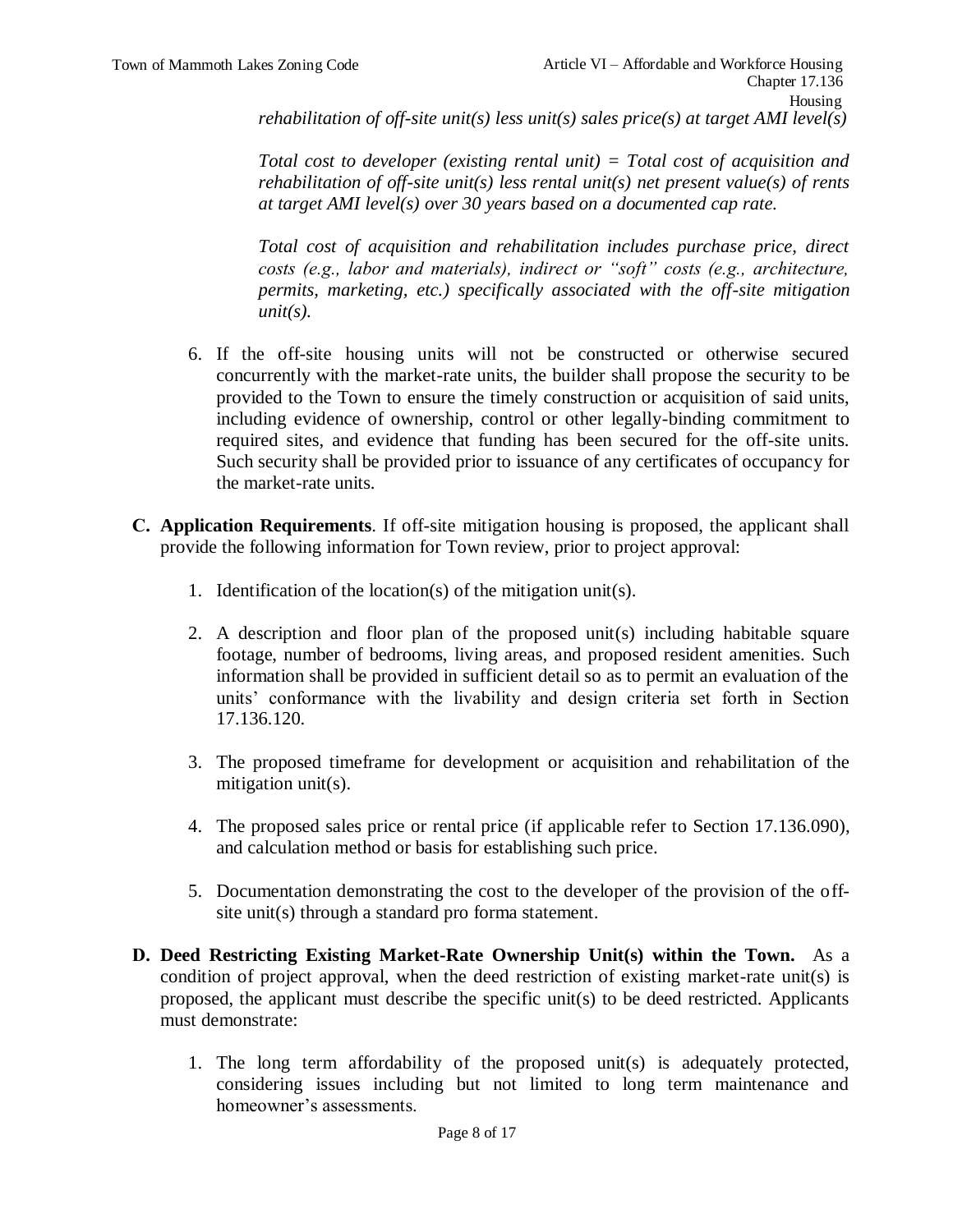- 2. The targeted income level(s) of the deed restricted units.
- 3. If under the jurisdiction of a homeowner's association, that the project's governing documents, if any, do not prohibit the deed restrictions.
- 4. Provisions to ensure that any unit(s) so restricted meets long term standards for maintenance and affordability.

The Town may request additional information about the proposed unit(s) as reasonable to make such a determination.

#### **17.136.070 – Conveyance of Land**

- **A. Criteria for Conveyance of Land.** The dedication of land may be proposed satisfy the housing mitigation requirement, if it can be determined by the Town that all of the following criteria have been met:
	- 1. Marketable title to the site is transferred to the Town, or an affordable housing developer or non-profit approved by the Town, no later than the approval of a final map or issuance of first building permit, pursuant to an agreement between the market-rate project developer and the Town, and such agreement is in the best interest of the Town.
	- 2. The site has General Plan and zoning designations that authorize residential uses.
	- 3. The site is suitable for development of workforce units in terms of configuration, physical characteristics, location, access, adjacent uses, and other relevant planning and development criteria including, but not limited to, factors such as the cost of construction or development arising from the nature, condition, or location of the site.
	- 4. Infrastructure to serve the dedicated site, including but not limited to streets and public utilities, must be available at the property line, or will be made available prior to issuance of certification of occupancy.
	- 5. Environmental review of the proposed site has been completed to allow full disclosure for the conveyance of the proposed site, including analysis of the site for the presence of hazardous materials and geological review for the presence of geologic hazards and that such hazards are or will be mitigated to the satisfaction of the Town prior to acceptance of the site by the Town.
	- 6. The value of the site upon the date of conveyance is equal to or greater than the applicable housing fee for the market-rate development. Fair market value shall be determined preliminarily at the time the market-rate development is submitted to the Town for review. Final determination of fair market value shall be made by a licensed California appraiser prior to building permit issuance and shall be net of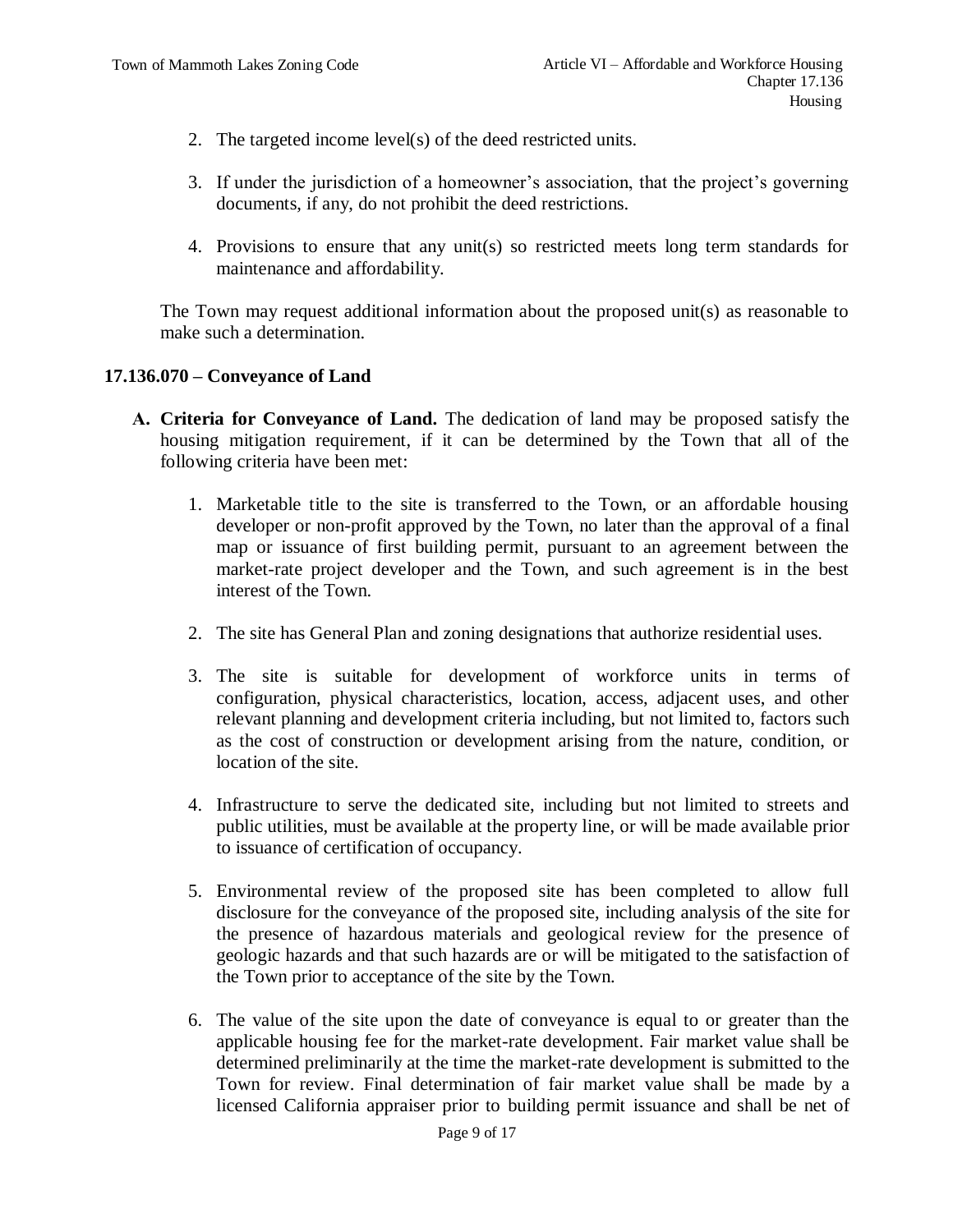any real estate commission for the conveyance of the land.

- 7. If the value of the site upon the date of conveyance exceeds the amount of the applicable housing fee pursuant to Section 17.136.040, the developer shall be assigned housing mitigation credit for the different in the value of the site upon conveyance and the applicable housing fee, consistent with Section 17.136.030.B.
- 8. The land is located per the provisions of 17.136.060.B.1.
- **B. Disposition of Land by the Town.** The Town shall not be required to construct BMR units on the site dedicated to the Town, but may sell, transfer, lease, or otherwise dispose of the dedicated site in order to facilitate the construction of those units and only when a clearly demonstrable greater housing benefit would be achieved as determined by Council. Any funds collected as a result of sale, transfer, lease, or other disposition of sites dedicated to the Town shall be deposited into the Town's Housing Mitigation Fund and the funds and interest accrued shall remain in the fund and shall be used pursuant to Subsection 17.136.040.G.4.
- **C. Conveyance of Development-Ready Lots within the Project Site.** The builder or developer may dedicate development-ready lots within the project site in compliance with the provisions of 17.136.050. All such conveyed lots shall be part of an approved final subdivision map and have completed utility connections and roadway improvements at the time of conveyance so as to be development ready. Such conveyance shall be subject to the criteria in Section 17.136.070.A.

# **17.136.080 – Alternate Housing Mitigation Plan**

Projects that are required to mitigate housing and propose to utilize an alternative method of mitigation not identified herein, may propose an Alternate Housing Mitigation Plan (AHMP) subject to approval by the Town, based on the following provisions:

- **A. Application**. An AHMP shall be submitted at time of the application for first approval associated with the project. The application shall include:
	- 1. A calculation of the housing mitigation requirements generated by the project, as defined herein.
	- 2. A description of the proposal by which the housing mitigation requirement is to be satisfied.
	- 3. An analysis demonstrating that the AHMP provides housing mitigation at a similar value or cost, number and type of housing units, and level of affordability as other methods outlined in Sections 17.136.040 through 17.136.070.
	- 4. A description of how the AHMP is in conformance with the Town's approved Housing Strategy.
	- 5. Any other information determined relevant to the application by the Director.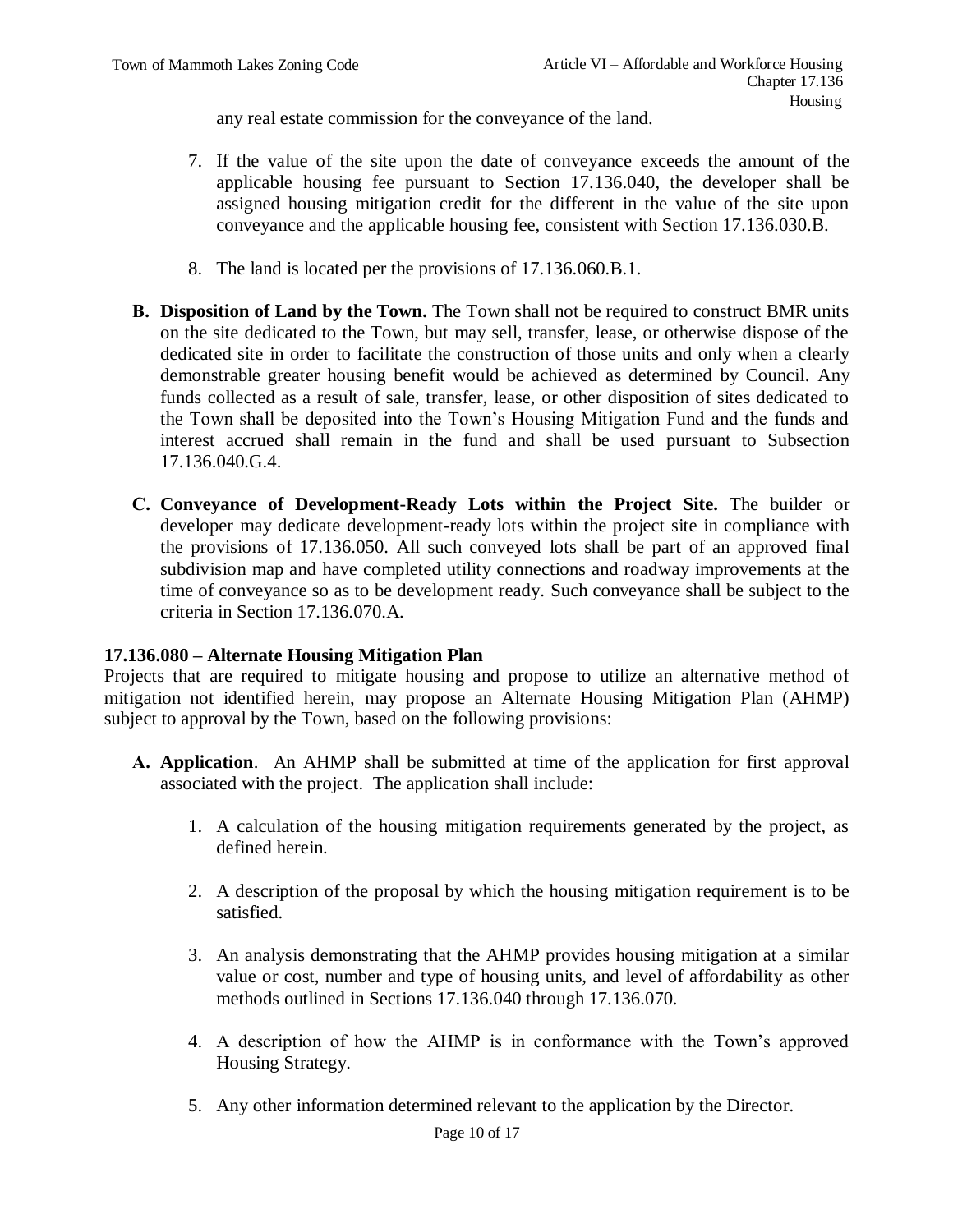- **B. Early Consultation.** Prior to submitting an application for an AHMP, the applicant should hold preliminary consultations with the Director to provide the applicant information and guidance.
- **C. Approval.** The Review Authority may approve, conditionally approve, or reject any alternative proposed by a builder/developer as part of an AHMP. Approval or conditional approval shall be based on the conformance to this Chapter and applicable Council resolutions, including the resolution establishing the target AMI.

# **17.136.090 – Residential Projects: Rental permitted if consistent with Costa Hawkins Act**

- **A. Rental Housing Alternative.** As an alternative to providing for-sale mitigation units onsite pursuant to Section 17.136.050, an applicant may propose to provide some or all of the mitigation units as BMR rental units restricted to occupancy by households at the target proportion of AMI. The target AMI shall be established by Council resolution. To ensure compliance with the Costa-Hawkins Act (Chapter 2.7 of Title 5 of Part 4 of Division 3 of the Civil Code), the Town may only approve such a proposal if the applicant agrees in a rent regulatory agreement with the Town to limit rents in consideration for a direct financial contribution or a form of assistance specified in Section 65915 of the Government Code (State Density Bonus Law).
- **B. Rental Regulatory Agreement Provisions.** The rent regulatory agreement with the Town shall include provisions for sale of workforce units, including compliance with Section 17.52.110, Condominium Conversions, and relocation benefits for tenants of the workforce units if the owner of the residential project later determines to offer any workforce units in the residential project for sale. If dwelling units in the residential project are later sold at market rate, the applicant shall pay the specified housing fee(s) described in Section 17.136.040, as applicable or other mitigation consistent with this Chapter. If dwelling units are later sold at BMR, continued affordability of such units shall be assured through deed restrictions or other document acceptable to the Director, and include all other relevant requirements as noted in Section 17.136.130.

# **17.136.100 – Exemptions from Housing Mitigation Requirements**

The following development types are exempt from the housing mitigation requirements set forth in this Chapter:

- **A.** Any non-residential development where it can be determined, by the Director, that the project would not contribute new demand for employment or housing within the community (e.g., replacement of an existing use or facility or addition of non-habitable square footage such as storage) or would generate no more than one total new employee.
- **B.** Additions to single family homes and multi-family units in any zone.
- **C.** Multi-family projects of four or fewer units in the Residential Multi-Family 1 Zone, where the average habitable area per unit would not exceed 1,300 square feet.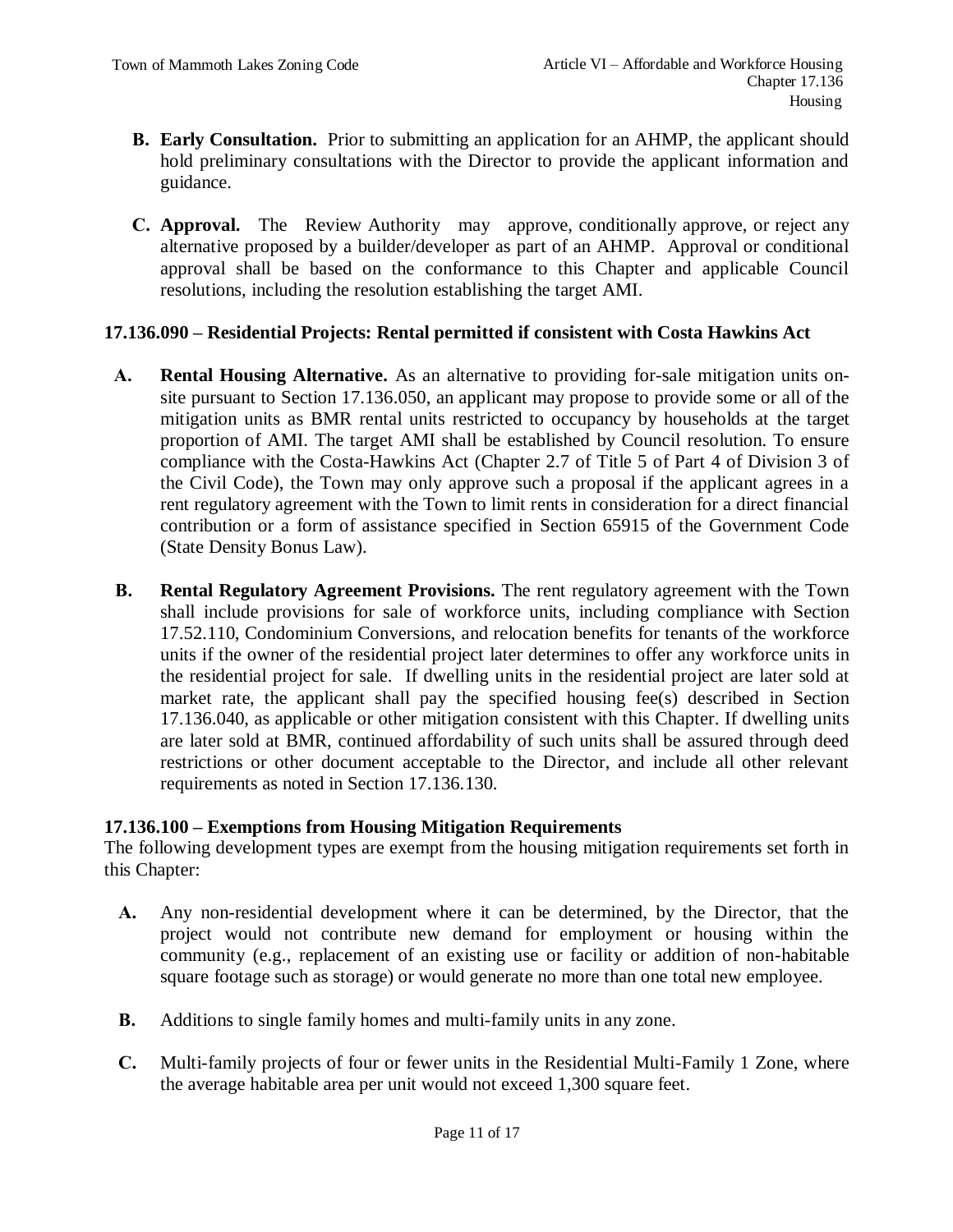- **D.** Live-work units.
- **E.** Legally-permitted secondary residential units.
- **F.** Non-transient market-rate rental apartments.
- **G.** Rental or for-sale units that are deed restricted to workforce housing in any zone.
- **H.** Any development operated by a non-profit or social services organization to provide food storage, meal service, and/or temporary shelter to the homeless.
- **I.** Residential care and assisted living facilities.
- **J.** Subdivision of property is exempt. Applicable housing fees shall be assessed at time of building permit issuance.

#### **17.136.110 – Time Performance Required**

- **A.** No certificate of occupancy shall be issued for any market-rate unit or development subject to the requirements of this Chapter until the permittee has:
	- 1. Complied with housing mitigation requirements specified in Sections 17.136.040 to 17.136.070;
	- 2. Received certification from the Director that the permittee has met, or made arrangements satisfactory to the Town to meet, an alternative requirement as specified in Section 17.136.080; or
	- 3. Received Director approval to modify the timing requirements to accommodate phasing schedules, model variations, or other appropriate factors. At the discretion of the Director, a form of security (e.g., surety bond, cash-equivalent security, legally-binding commitment, or other form approved by the Director) may be required to approve a modification of the timing requirements.
- **B.** No final inspection for occupancy for any market-rate unit in a for-sale project shall be completed until the permittee has complied with Section 17.136.110.A.

#### **17.136.120 – Livability Standards**

The following livability standards shall apply to all housing mitigation units developed pursuant to the requirements of the Municipal Code. The intent of these requirements is to ensure that developers of housing mitigation units build units that meet minimum standards of square footage and amenities necessary for households living and working in Mammoth Lakes.

**A. Distribution of Units.** Housing mitigation units shall be distributed throughout a project to the extent feasible, and, where units at multiple levels of affordability are proposed, such units shall also be distributed both throughout the project and in relationship to one another to the extent feasible.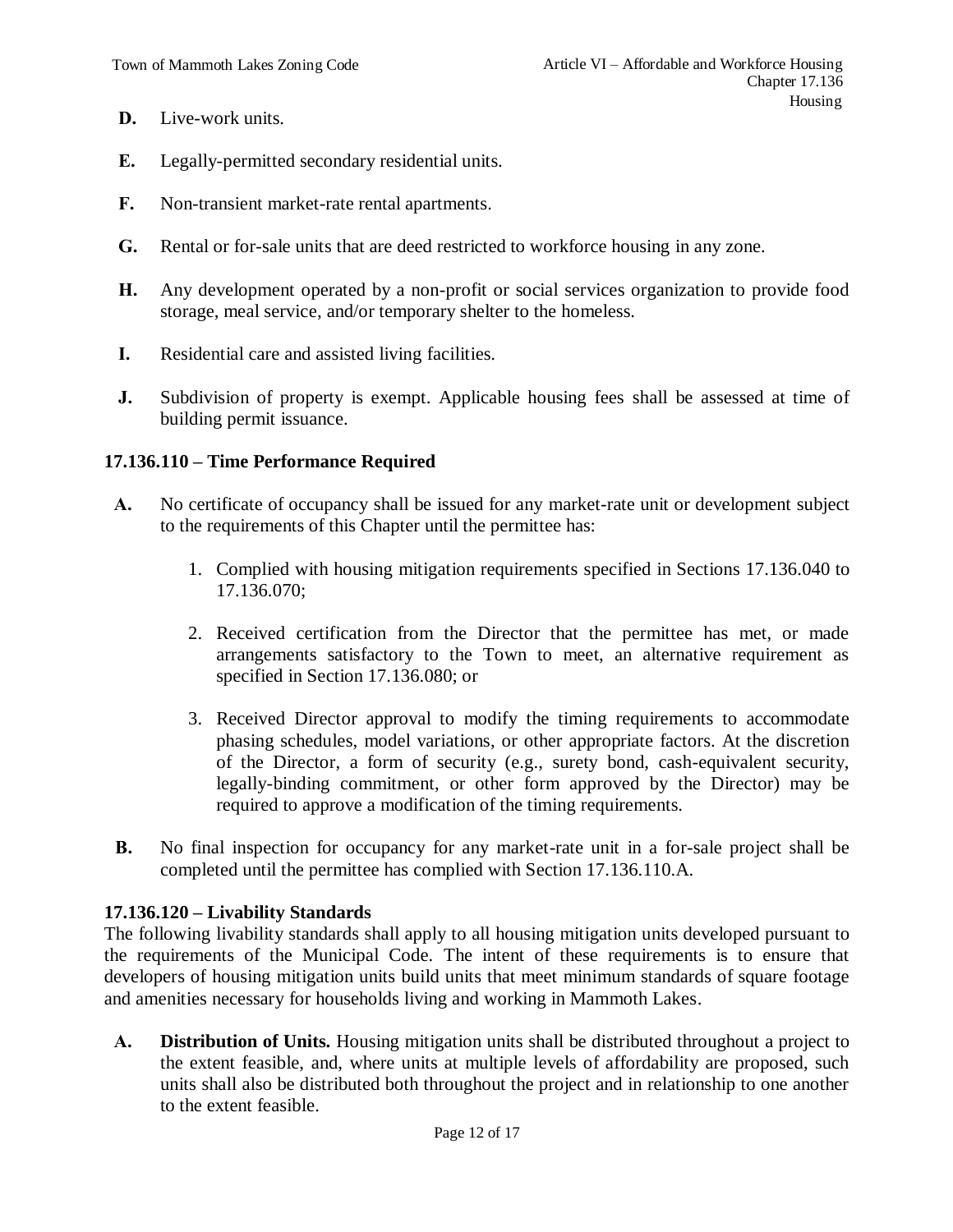- **B.** Size of Units. Housing mitigation units shall meet minimum size requirements for square footage and number of rooms. It is the Town's desire to achieve comparability of average size and number of rooms of housing mitigation units and market-rate units to the extent feasible.
- **C. Minimum Square Footage.** Housing mitigation units shall meet the following minimum square footage requirements, exclusive of garages, decks and balconies, as follows:
	- 1. A studio unit shall be no less than 450 square feet
	- 2. A one (1) bedroom unit shall be no less than 650 square feet
	- 3. A two (2) bedroom unit shall be no less than 900 square feet
	- 4. A three (3) bedroom unit shall be no less than 1,150 square feet
	- 5. A four (4) bedroom unit shall be no less than 1,350 square feet
- **D. Amenities and Design Standards.** Housing mitigation units shall meet minimum amenity and design standards adopted by Council resolution. These standards may be revised, as needed, to meet changing workforce housing needs and housing development practices and technologies. The amenities and design standards shall address minimum requirements for:
	- 1. Kitchen, bathroom, laundry, and other appliances and fixtures, including appliance and fixture energy and water efficiency standards;
	- 2. Minimum kitchen cabinet, closet, and other storage space;
	- 3. Dining area;
	- 4. Number and dimensions of bedrooms;
	- 5. Number of bathrooms, bathroom fixtures, and amenities;
	- 6. Sound insulation and other noise attenuation;
	- 7. Quality and external appearance of construction materials and finishes;
	- 8. Comparability of project amenities for occupants of housing mitigation units relative to market-rate units (except as specified in Chapter 17.140); and
	- 9. Convenient access to private or common outdoor space that is provided in conformance with Section 17.52.210 (Multi-Family Residential Projects).

# **E. Request for Waiver or Modification of Livability Standards.**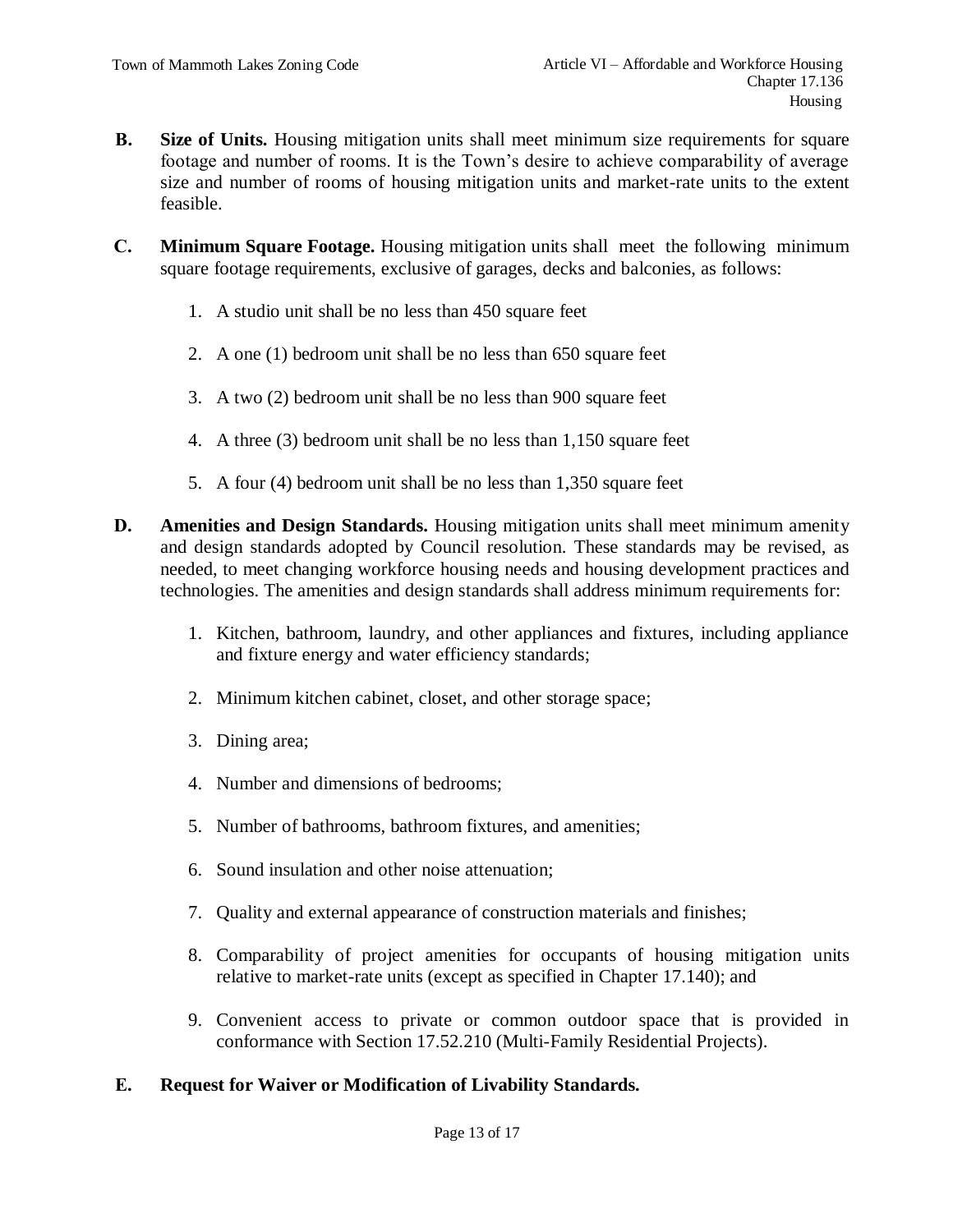- 1. A developer may submit a request for a waiver or modification of one or more of the livability standards based on site- or project-specific conditions that would make strict compliance with that standard infeasible or impractical. Specifics regarding the allowable waivers and deviations from standards shall be described in the Council resolution for amenity and design standards identified in Subsection 17.136.120.D. Agreement to any such concession shall be made at the discretion of the Review Authority.
- 2. In the case of off-site units provided through acquisition and rehabilitation of existing unit(s), particularly when such units are located within an existing larger development of market-rate units, strict adherence to standards for interior room size and configuration, noise insulation, number of bathrooms, and common areas used by all residents of the project shall only be required to the extent feasible based on the existing characteristics and location of the unit being acquired. Such a determination shall be made by the Director.

# **17.136.130 – Eligibility, Continued Affordability**

# **A. Eligibility for Below Market Rate Units (owner-occupied and rental units)**

- 1. No household shall be permitted to occupy a BMR unit, or to purchase a BMR unit for owner occupancy, unless the Town or its designee has approved the household's eligibility. If the Town or its designee maintains a list of eligible households, households selected to occupy such units shall be first selected from that list to the extent provided in the workforce housing agreement, rent regulatory agreement, or resale restrictions.
- 2. Any household which occupies a rental BMR unit or purchases a BMR unit shall occupy that unit as its principal residence and shall not lease or sublease to a different party, unless allowed in special circumstances as documented in the deed restriction.
- **B. Continued Affordability Requirements (owner-occupied and rental units).** Prior to the issuance of certificates of occupancy for BMR units provided in accordance with this Chapter, resale restrictions, deeds of trust, rent regulatory agreements, and/or other documents, as appropriate, all of which must be acceptable to the Director and Town Attorney and consistent with the requirements of this Chapter, shall be recorded against parcels or units having such BMR units and shall ensure that each BMR unit remains affordable to the same income level for a minimum of 55 years for rental units and a minimum of 60 years for ownership unit years. At a minimum agreements provided in accordance with this Section shall provide:
	- 1. A provision to provide the Town or its qualified designee the continuing right-offirst-refusal to purchase or lease any or all of the designated dwelling units at the appraised value of the unit or the BMR value, whichever is less, subject to the resale restriction;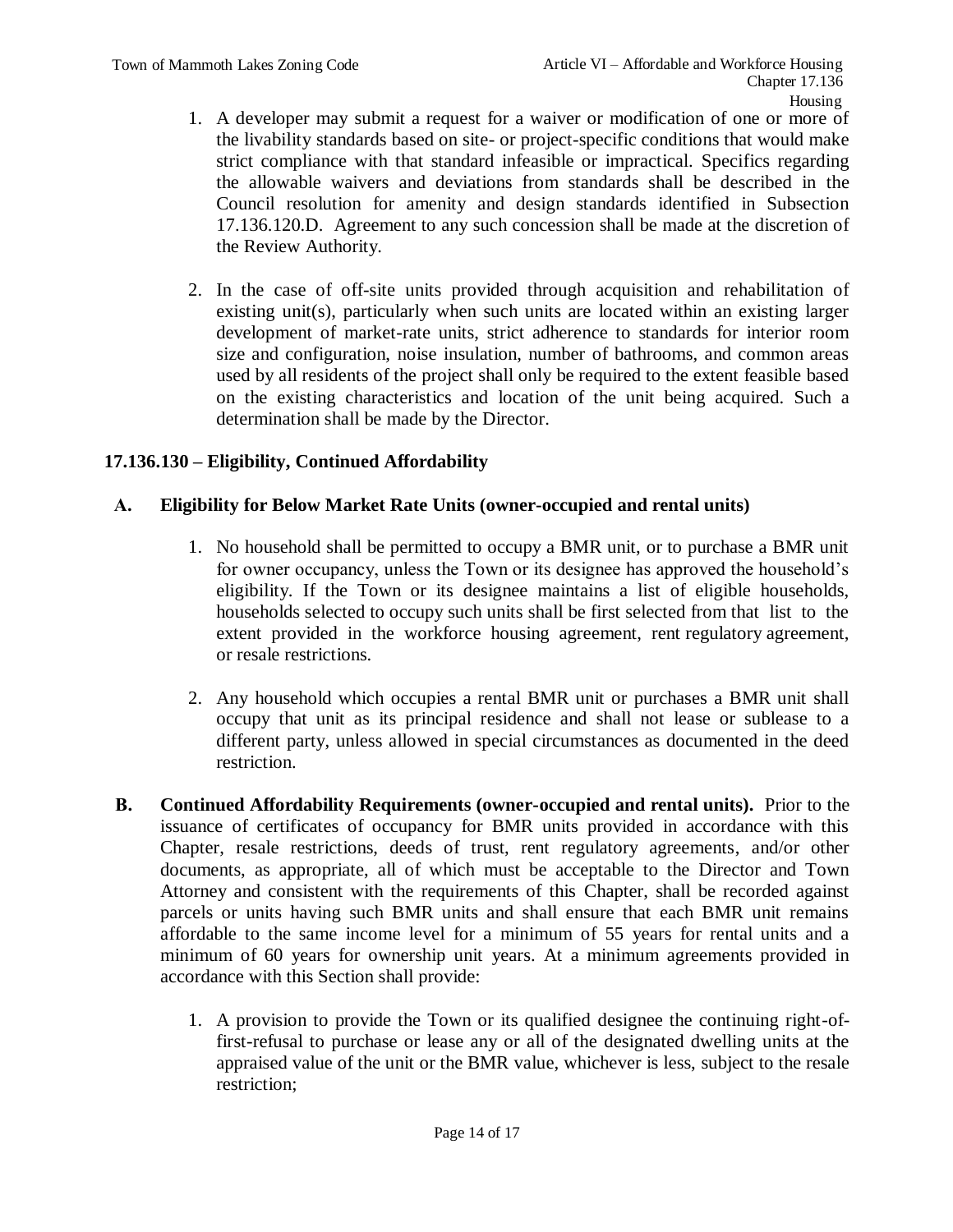- 2. A covenant stating that the developer or successors-in-interest shall not assign, lease, rent, sell, sublet, or otherwise transfer any interests for the designated units without the written approval of the Town or its designee;
- 3. That the Town or its designee shall have the authority to enter into other agreements with the developer, or purchasers of the designated dwelling units, to ensure that the required dwelling units are continuously occupied by eligible households for the agreed to affordability period;
- 4. Provisions, in a form satisfactory to the Town, for the enforcement of owner or developer compliance. Any default or failure to comply may result in foreclosure, specific performance, or withdrawal of the certificate of occupancy;
- 5. That in any action taken to enforce compliance with the deed restrictions, the Town Attorney shall, if compliance is ordered by a court of competent jurisdiction, take all action that may be allowed by law to recover all of the Town's costs of action including legal services; and
- 6. That compliance with the agreement will be monitored and enforced in compliance with the measures included in the agreement.
- **C. Initial and Continued Affordability: Owner-Occupied Units.** In addition to the minimum requirements set forth in Subsection B, the developer shall agree to the following measures to assure the initial and on-going affordability of required BMR units:
	- 1. **Initial Sales Price for Below Market Rate Units.** The initial sales price of a forsale BMR unit shall be set by the Town or its designee at the time a building permit is issued for the unit, so that the eligible household will pay an Affordable Ownership Cost. The initial sales price shall be based on the developer's estimate of homeowners association dues, if any, the Town's assumptions for interest rates and other factors, and the methodology or formula for calculating sales prices contained in the Council resolution. The Town shall provide the developer with an estimate of the initial sales price for the BMR units at an earlier date if so requested by the developer in writing. After the building permit is issued, the initial sales price may be adjusted by the Town due to changes in market factors upon written request by the developer no less than 90 days prior to marketing of the BMR units.
	- 2. **Resale Restrictions.** Documents to assure continued affordability shall be recorded against the property in accordance with the provisions of Subsections A and B, above, and the following concerning resale restrictions:
		- a. Terms and conditions concerning the resale of the units shall be specified as necessary to ensure their continuing affordability. Such requirements may include, but are not limited to:
			- i. Limits on resale price, based on an appropriate calculation method.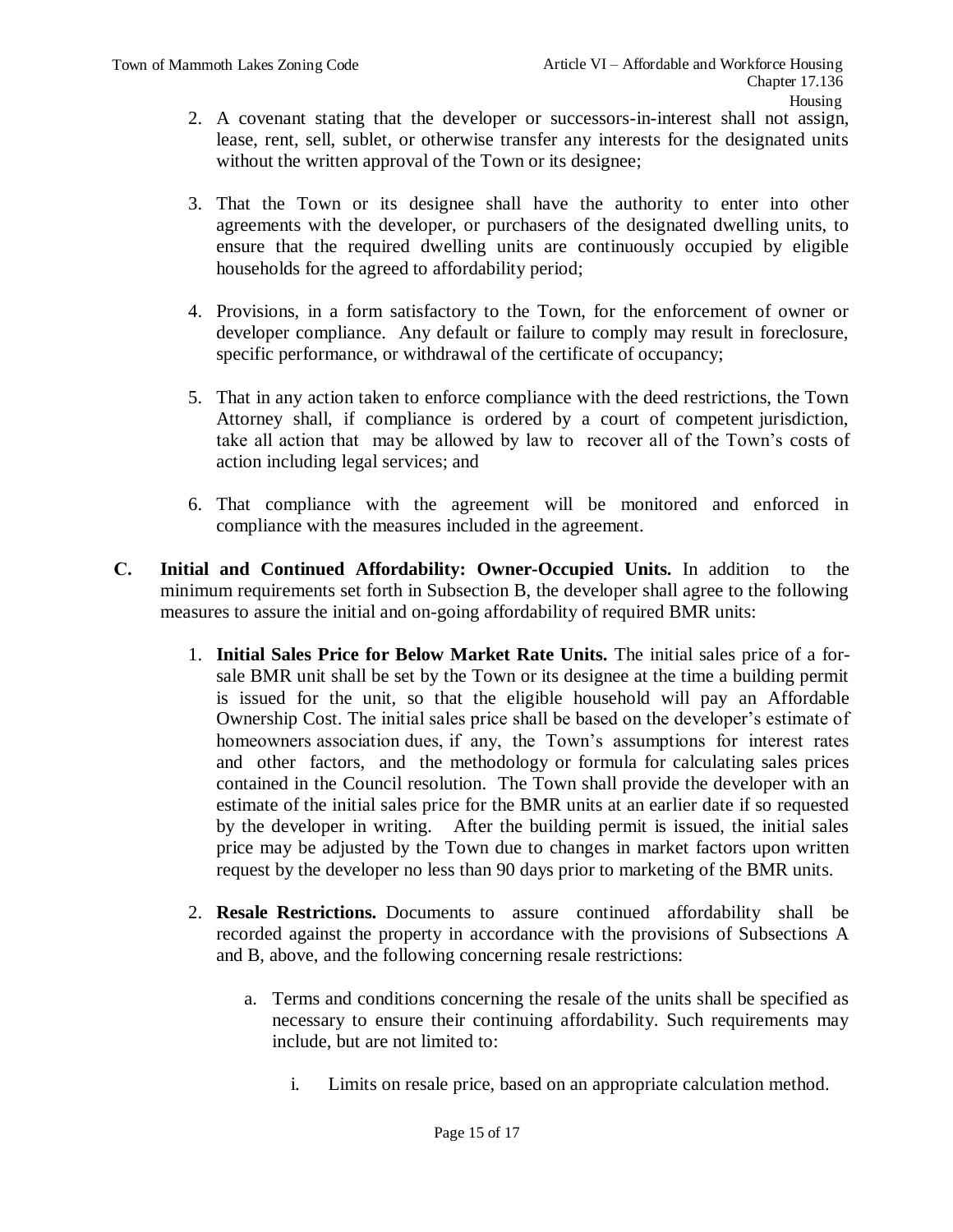- ii. Provisions offering units for resale to the Town or its designee, and/or which limit resale to households determined to be eligible for workforce units by the Town in compliance with this Section.
- iii. Monitoring requirements for resale of units, including required notice of intent to sell in a timely manner before the unit is intended to be marketed.
- b. The Town reserves the right to modify or waive recorded resale restrictions at the time of resale, as warranted, based on residential real estate market conditions or economic hardship on the part of the BMR homeowner. A BMR homeowner may request a modification or waiver of resale restrictions by completing a modification/waiver request form provided by the Town.

# **D. Initial and Continued Affordability: Rental Units**

- 1. **Initial Rents for Below Market Rate Units**. The initial rent of BMR units shall be set by the Town or its designee at least 30 days prior to the marketing of the BMR unit, so that the eligible households will pay an Affordable Rent in accordance with the established affordability level. The initial rent shall be based on the Town's assumptions for utility costs and the methodology or formula for calculating rents contained in the Council resolution. The Town shall provide the developer with an estimate of the initial rent for the BMR units at an earlier date upon written request.
- 2. **Rent Regulatory Agreement.** A rent regulatory agreement acceptable to the Town shall be recorded against the residential development prior to issuance of certificate of occupancy. Such an agreement shall reflect the limitations on rents required by this Chapter, the provisions of Subsection A, above, and the minimum requirements outlined below:
	- a. **Nondiscrimination.** When selecting tenants, the owners of BMR units shall follow all fair-housing laws, rules, regulations and guidelines. The owner shall apply the same rental terms and conditions to tenants of BMR units as are applied to all other tenants, except as required to comply with this chapter (for example, rent levels and income requirements) or with other applicable government subsidy programs.
	- b. **Move-in Costs.** Total deposits, including security deposits, required of households occupying a BMR unit shall be limited as mandated by state law applicable at the time of leasing or renting.

# c. **Reporting Requirements.**

i. The owner (or their designated agent) shall be required to submit an annual report summarizing the occupancy of each BMR unit for the year, demonstrating the continuing eligibility of each tenant, and the rent charged for each BMR unit. The Town or its designee may